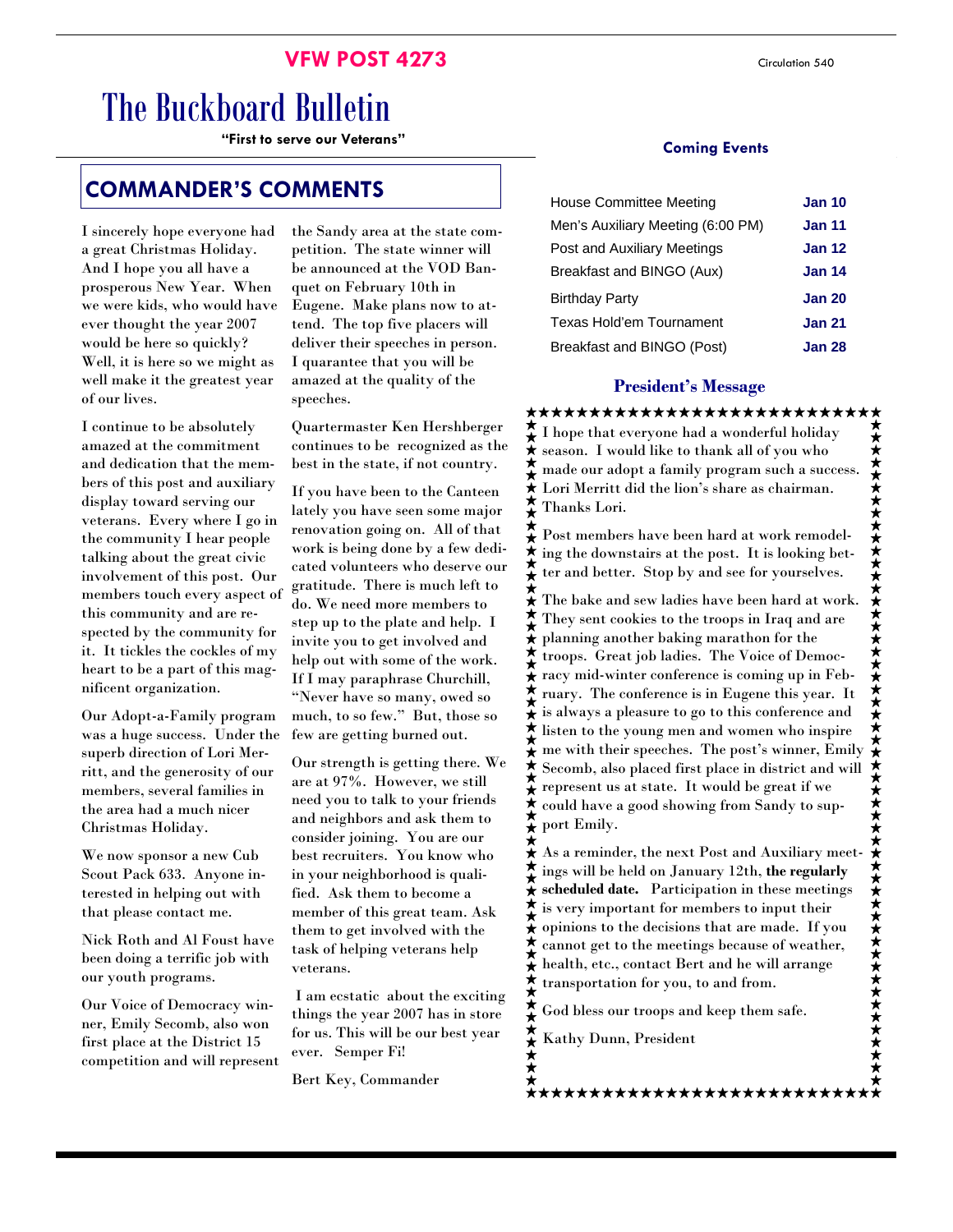#### **From Your Editor**

#### Jackie Key

It's time to renew the ads in this newsletter. Letters will be going out to solicit old and new sponsors of our newsletter. This support helps defray the cost of these publications. If you know of a business that would be interested please let me know.

All committee reports are due to me by **Janurary 20** for the January newsletter.

Contact your editor at: **cavalry1@teleport.com** 

#### FOR SALE?

We are offering a "For Sale" section in this Newsletter. For \$5.00 per item you can place an add selling what ever it is you want to sell. Please contact the Bar Tender on duty to place your add for the upcoming Newsletter.

Applications for a Men's Auxiliary are being taken. The requirements to join are similar to the women for the Women's Auxiliary. There will be an organizational meeting at the post on Thursday, 11 Jan at 6:00 PM. If you know of any man who might be interested in joining, please contact Bob Dunn or Larry Merritt and try to be at the meeting. See you there.

#### **The Post Chaplain**

**Nick Roth** 

Well, the last meeting of the year was held on December 8th with well wishes for all in this very happy of seasons. For a rare time, no charter draping was needed, and our list of ill or injured have made remarkable progress toward full remission or cure.

We do have a comrade whose family has not contacted me or the

Verne Simshaw's health condition. Several weeks ago Verne was admitted to the longterm care facility at Vancouver hospital, B Ward, room 123. Care will consist of chemotherapy and radiation. Keep him in your prayers. God Bless us all and keep Him in your thoughts and prayers this New Year of 2007.

post to let us know of

#### **The Auxiliary Chaplain Bonnie Hershberger**

This holiday season continues to find our membership in overall good health and great spirits.

God bless us one and all.

#### Adopt-A-Family

I would like to thank all of you who donated your time, money, toys, food and clothing to this program. I know there are three children who had a much nicer Christmas because of all of you. A big thanks to my daughter Samantha, who did all the shopping for the kids, and Jean for going grocery shopping with me and delivering to the families. And to Carol, Dora, Kathy, and Jean for their help with the wrapping. I appreciate all of you so much. I could not have done it without you girls. This program really shows the spirit of Christmas and it warms my heart to see how generous all of you are. I hope everyone had a very Merry Christmas and wish you all a Happy New Year. Lori Merritt

#### **County Veterans Service Officer :**

A representative from the County's Veteran Service Office will be available in Sandy at the VFW Hall, from 10 AM to Noon, the third Thursday of every month, beginning January 18th. The county offers a free service to assist veterans and their eligible dependents in filing for, advocating for, and obtaining federal VA entitlements and other pertinent ancillary benefits. If you have questions about your entitlement to VA benefits, including using the VA for health care needs, or you need help with filing a claim or an existing claim, please stop by the VFW Hall during one of their visits. Please also feel free to come by to get acquainted or to ask questions about VA benefits. If you are unable to come in during their visit to Sandy, please contact the County Veteran Service Office at 503-650-5631 for assistance. Bert

| Post Officers                | 2006-2007           | <b>Auxiliary Officers</b> |                           |
|------------------------------|---------------------|---------------------------|---------------------------|
| Commander                    | Bert Key            | President                 | <b>Kathy Dunn</b>         |
| <b>Senior Vice Commander</b> | <b>Russ Hawkins</b> | <b>Sr. Vice President</b> | Lori Merritt              |
| <b>Junior Vice Commander</b> | Todd Kruckenberg    | Jr. Vice President        | Janet Misner              |
| Chaplain                     | <b>Nick Roth</b>    | <b>Treasurer</b>          | Jean Bettencourt          |
| Quartermaster                | Ken Hershberger     | Chaplain                  | <b>Bonnie Hershberger</b> |
| Adjutant                     | Allen Anderson      | Secretary                 | Dora Fitzpatrick          |
|                              |                     | Editor                    | Jackie Key                |

Ladies Auxiliary **January**  Birthday Potluck Party January 20th 6 PM Bring a Potluck dish.

VFW Post 4273 &

**Page 2 The Buckboard Bulletin**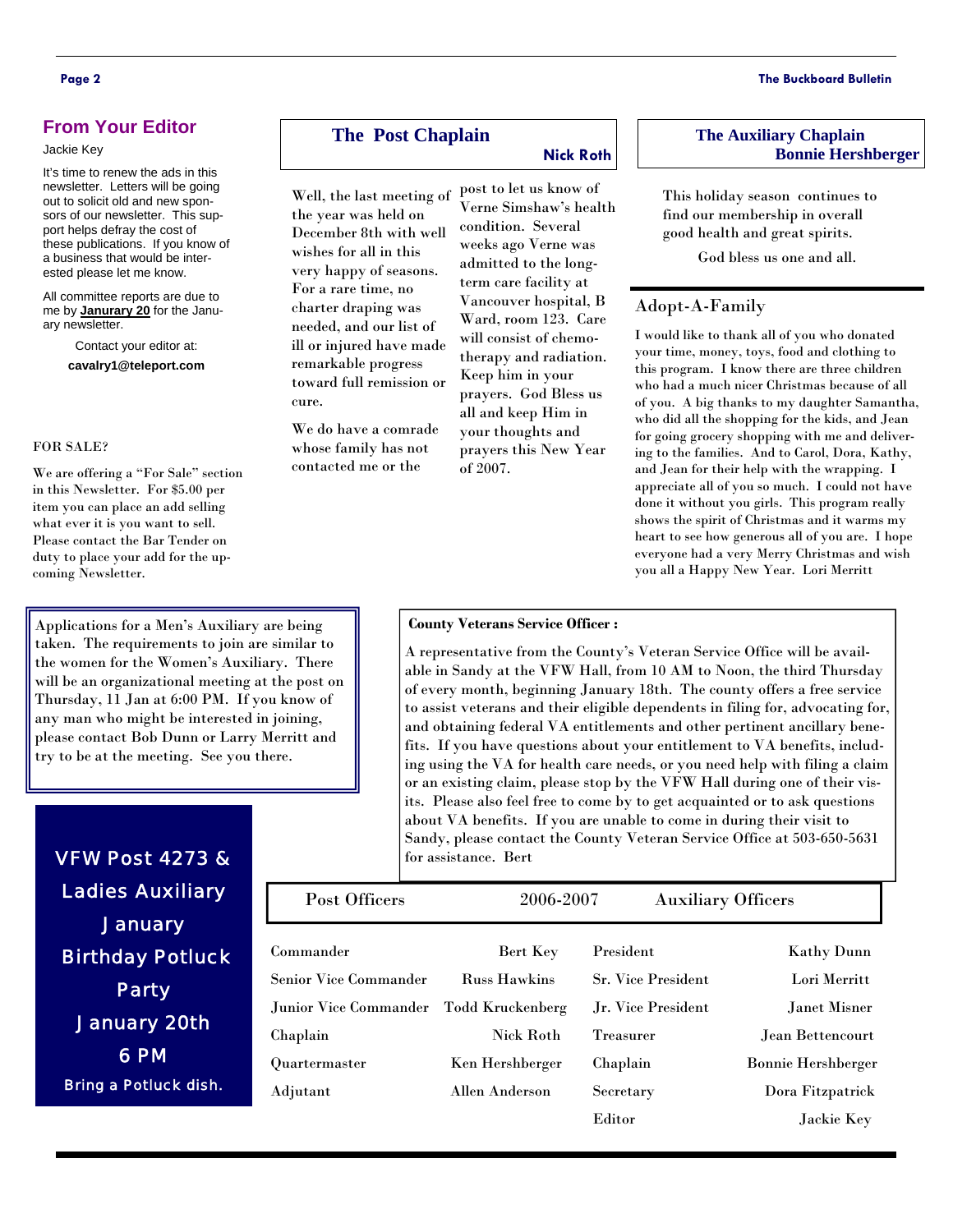### **Calling all Veterans!**

Membership continues to increase. As of this writing the post is at 97% strength. I want to especially thank Allen Anderson, Ken Hershberger, Russ Hawkins, Lori Merritt, Kathy Dunn, Kit Spitzengel, Chuck Lutz, Al Gagnon, Al Foust, Karen Roth, and Tim Wilson for their extraordinary recruiting efforts. They have really worked hard trying to recruit members. There are a lot of potential members out there, they just need to be asked. Have you recruited your new member yet? Also, if you have not paid your dues yet, please remember to do so. I cannot emphasize enough how important recruiting new members is to our number one mission: Serving Our Veterans. Bert



## **CANTEEN CORNER Lori Merritt**

#### **Many thanks to:**

**\*Kris, Tim, John, Larry, Dan, Loretta and Chuck for all their hard work with the remodel. It is looking great.** 

**\*Tim and Loretta and Jackie did a great job this month on a successful breakfast/bingo.** 

**\*Carol and Lori for making the lovely Christmas tree and Jackie, Kathy and Dora for decorating the bar for the Christmas Party.** 

**\*Dick and Dee Steffl, Denise and Diane for their generous donations to Operation Uplink.** 

**\*Brenda, Kathy, Shelly, and Gary for helping make the Texas Hold'em Tournament so successful and fun.** 

**\*Kathy Dunn for all the hard work in organizing the Texas Hold'em Tournament. It was a great success!** 

**\*Clyde for donating all those shooter bottles for the Christmas Stockings.** 

**\*Safeway for donating the candy for the Christmas Stockings.** 

**\*Tim and Loretta Wilson for donating the stockings and Lori Merritt for helping stuff them for the Christmas Party.** 

Your Canteen opens daily at 2 PM. Don't be a stranger!

#### **Texas Hold'em Tournament**

Kathy Dunn is hosting a second Texas Hold'em tournament to be played on January 21st. This will be a no limit \$20 buy in with no re-buys. Sign ups begin at Noon and play starts a 1:00 PM. There is a sign up sheet posted in the Cantina. If you have any questions contact Kathy.

Check out the Thermal Coffee Mugs and Shot Glasses for sale at the Canteen. We have them for all of the Armed Services. Show your pride in your service and purchase one. The mugs are \$3 and the shot glasses are \$1. VFW Hats, bumper stickers and decals are also for sale with the proceeds going to help veterans.

## n de lette lette lette lette lette lette lette lette lette lette

As you recall, at the November Men's meeting the members voted to purchase a Ceremonial Bugle for funerals and ceremonies, etc. This is a specially designed real bugle that anyone can play, and is approved by the Armed Forces ワ for use in their funerals. It was decided to start a bugle fund and buy it when we get the \$525. I am proud to announce that the following members donated enough money to buy the bugle: Marty LeDoux, Al Gunderson, Tim Wilson, Ken Hershberger, Dana Turner, Jim Lamb, Gene Hoerling, Allen Anderson and Dave Stockner. I thank you men. You are all grand gentlemen. I have placed the order for the bugle and it should arrive soon. Bert

## המממממממממממממממממממממממ